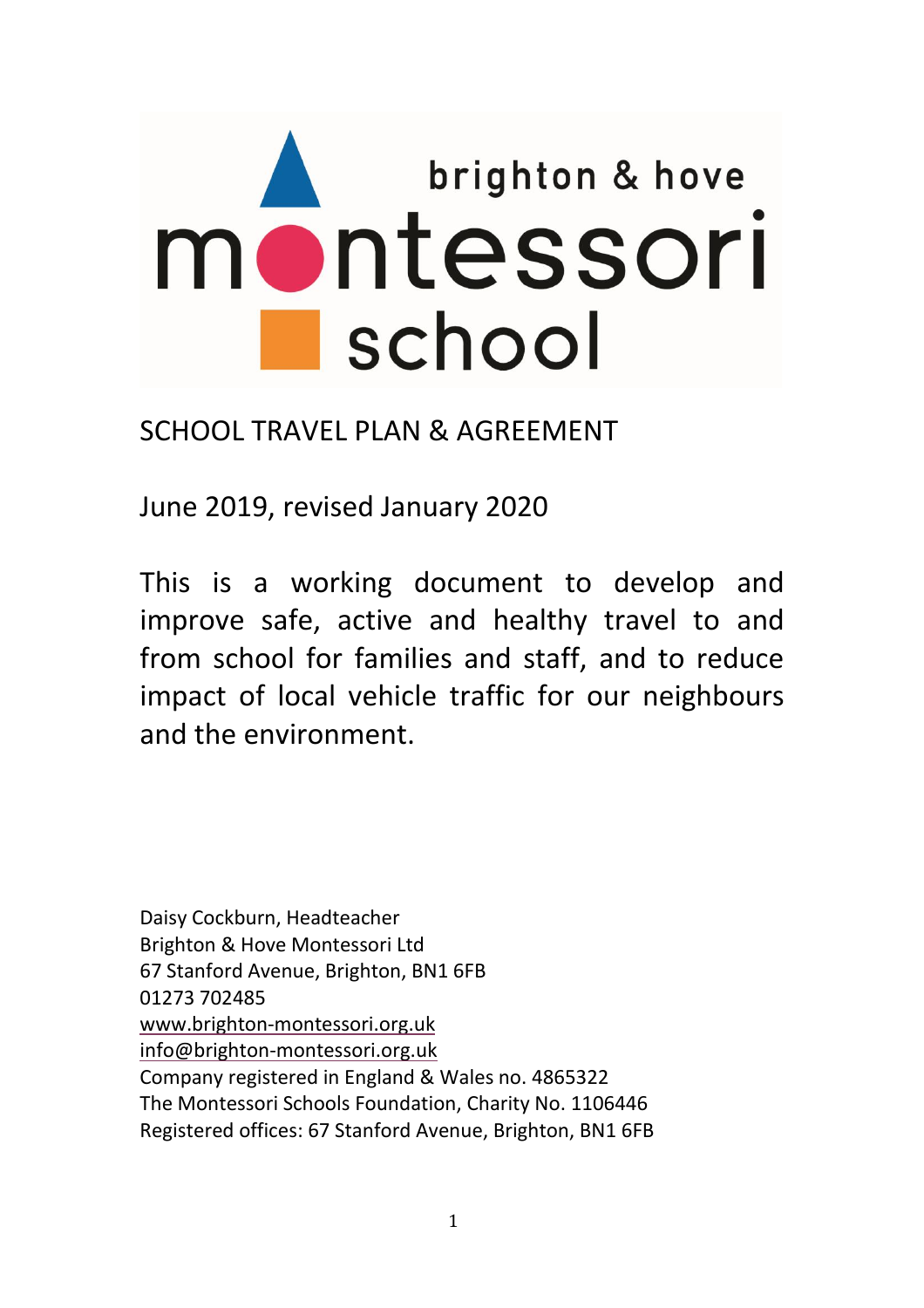#### **Introduction to the School**

The Brighton & Hove Montessori School was established in 1985 and provides an individualised Montessori education for boys and girls aged two to twelve years.

Children have generally straightforward access requirements and the historic nature of the building means that we do not have wheelchair access or any children with severe mobility impairments. The access requirements of our children are met by the school and by parents travelling to the school.

As a Montessori school with an inclusive admission policy, children may come from a few doors away or from across or beyond the city. Travel to school is entirely operated by parents and no transport is provided on a daily basis.

We have staggered arrival times from 8-9.15 am, and traffic monitoring has observed that finding legal parking over this time period is not a problem for families.

Around 15 younger children leave at 12.15 and others at 3pm. A few may stay until 4pm by arrangement. Traffic monitoring at this time also observes that legal parking is not a problem. However, we are considering further staggering of departure times with any increase in pupil numbers.

Regular trips are made to local facilities on foot, and further journeys for educational purposes are usually by public transport. The school makes a concerted effort primarily to walk and to use public transport where possible, and from Sept 2019 will no longer be using cars (teacher, parent or otherwise) for any school trips unless absolutely unavoidable.

No parking spaces are reserved or used by the school. Any staff or parents that choose to drive use the local parking facilities such as pay and display or parking a few minutes walk away (as per the 5 minute walk map) beyond the residents parking zones.

Hours of operation: 8 am  $-$  5 pm Monday  $-$  Friday term times and holiday club.

Number of staff members: 8 – 12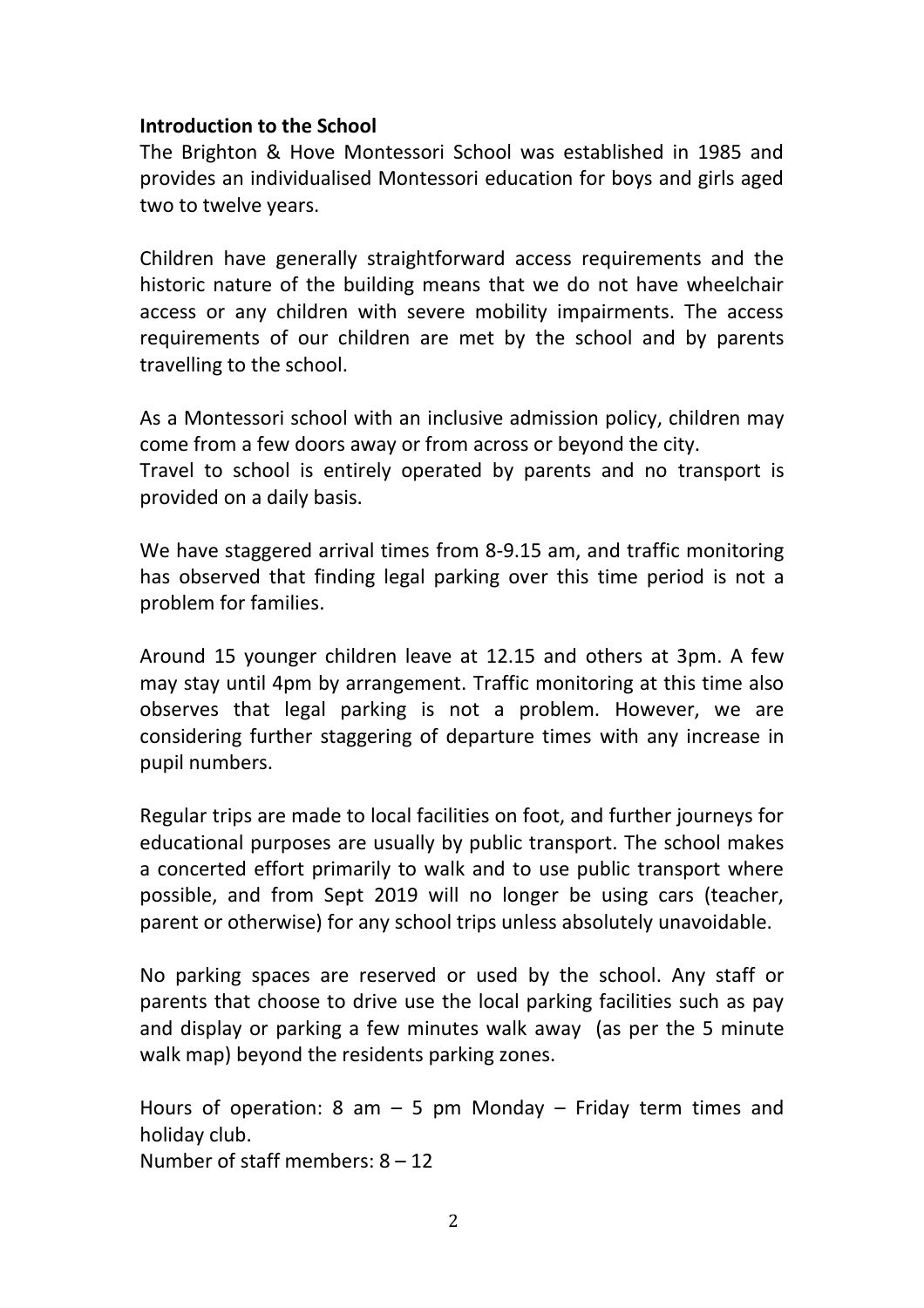

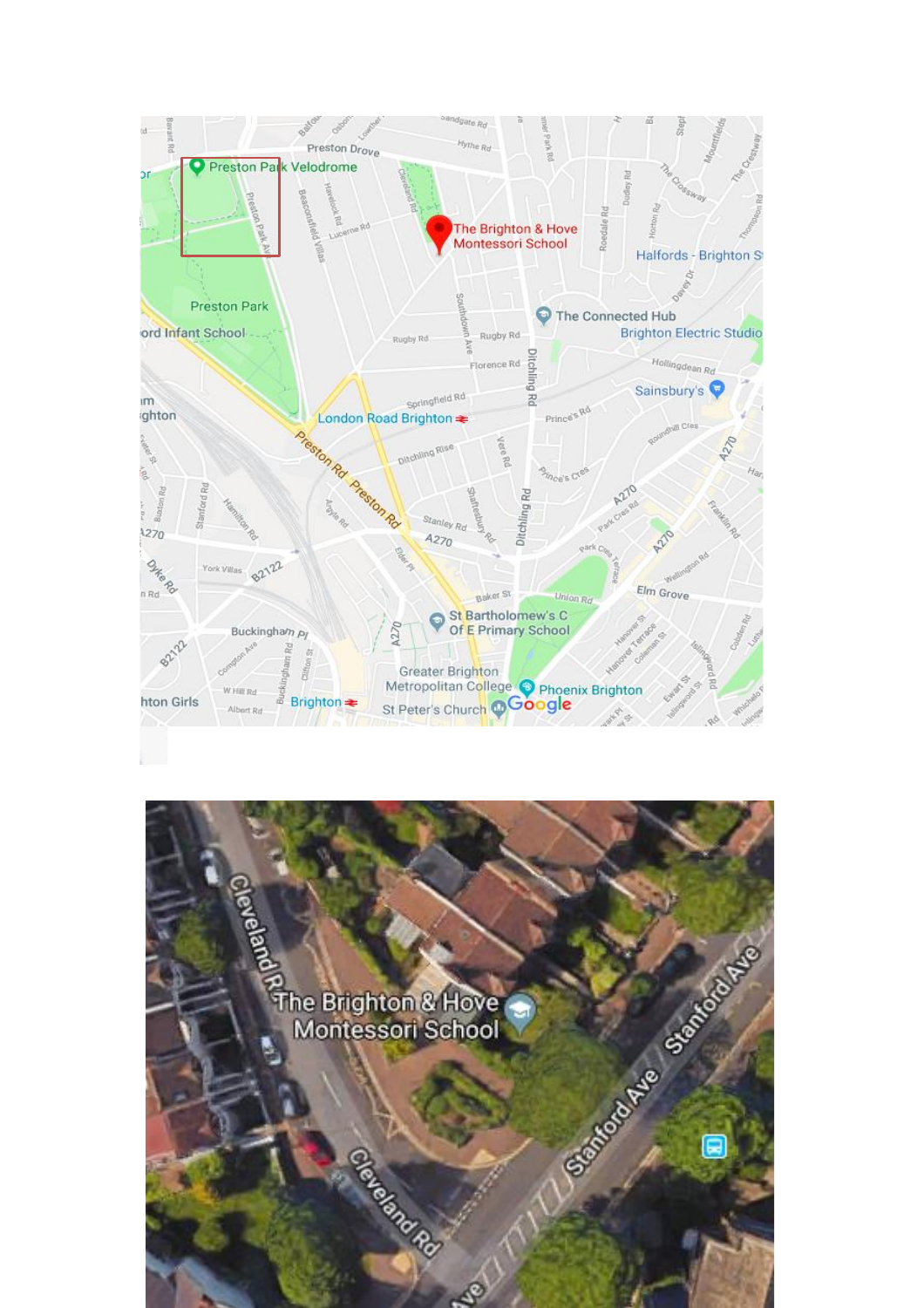

Images taken courtesy of Google Maps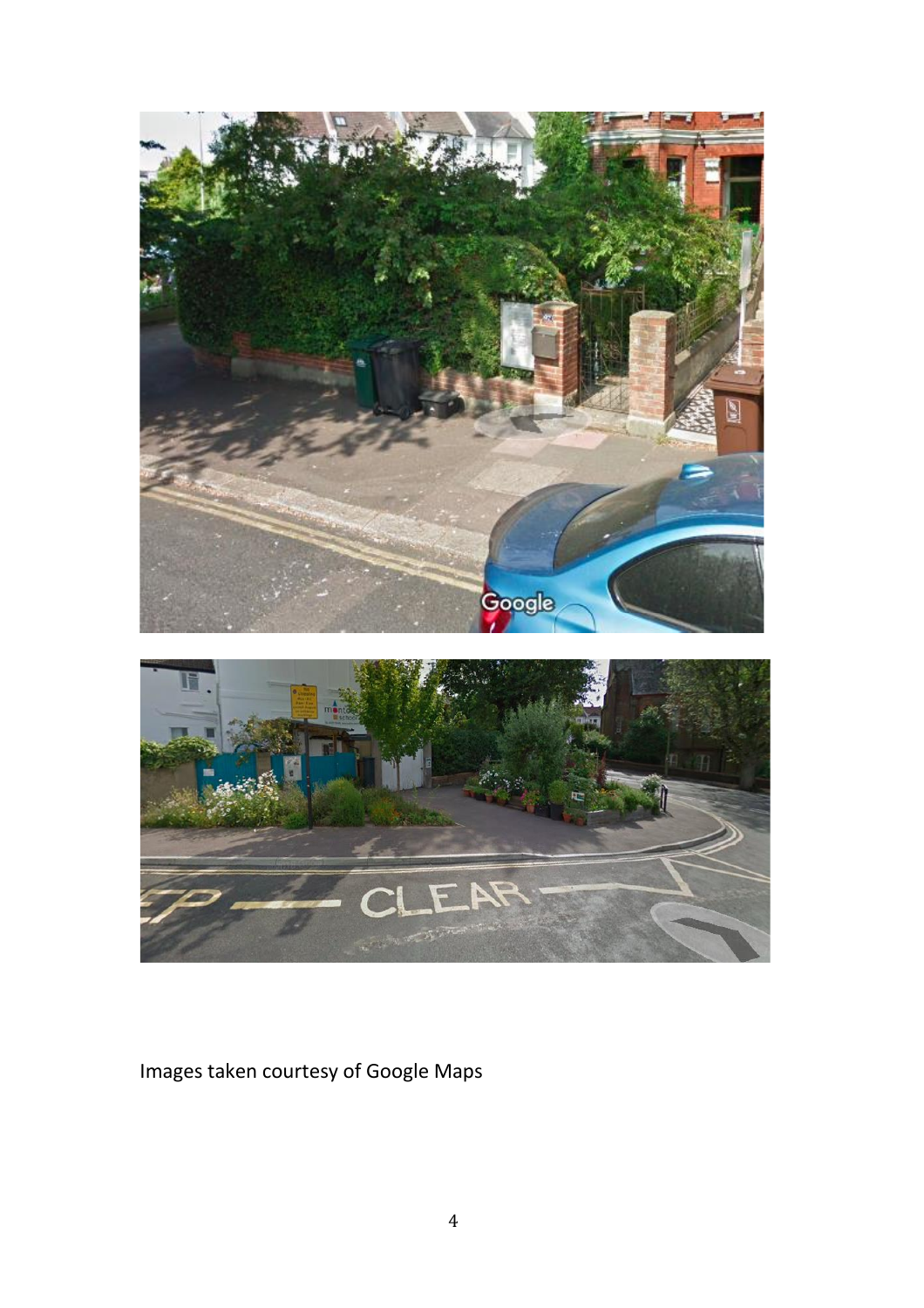The school has its main entrance on Cleveland Road, onto an extended pavement area and the Cleveland and Stanford Community Garden. The road immediately against this extended pavement area has yellow zigzags and double yellow lines going around the corner to Stanford Avenue.

The school has another entrance onto Stanford Avenue which leads directly onto the pavement, and the road directly outside this entrance has no yellow zig-zags.

The school is situated in Brighton & Hove, between Five Ways and Preston Park. The area is primarily residential with some small shops. The area is Parking Zone J which is resident permits and some pay and display parking spaces. There are usually a minimum of 3 pay and display parking spaces available within sight of the school entrance and further spaces within a couple of minutes walk alongside Blaker's Park. The school has no private parking spaces or allocated parking. There is a space (not specifically for parking) on the extended pavement directly outside the Cleveland Road entrance which is occasionally used for trade loading into the school, for example a gardener. There are loading bay spaces across Stanford Avenue outside the church, with space for two cars. These are free for 20 minutes. This space is used for church and church hall activities (Yoga, scouts etc) but is usually free during peak school drop off and collection times.

Cleveland Road has pavement on the west side but not on the east, after the extended area outside the school. Extending north after the school there is a length of road going alongside the school boundary and then the local electrical sub station before reaching Blakers Park, there is no pavement along this side or along the other side of the park on Southdown Road although plenty of space for parking.

There are local bus routes at Five Ways (26, 46), Ditchling Road (50) and Beaconsfield Parade (5, 5a and 5b), which are all within 10 minutes walk, as well as directly outside (52). These buses serve central Brighton from both the Hove direction and recently the 52 has started running from Woodingdean via Kemptown. There is no direct public transport provision from the areas East or West of the school, such as the Seven Dials and Bear Road where several families live. London Road Train Station is around 10 minutes walk serving the line from Brighton to Lewes and onwards, and Brighton and Preston Park Train Stations are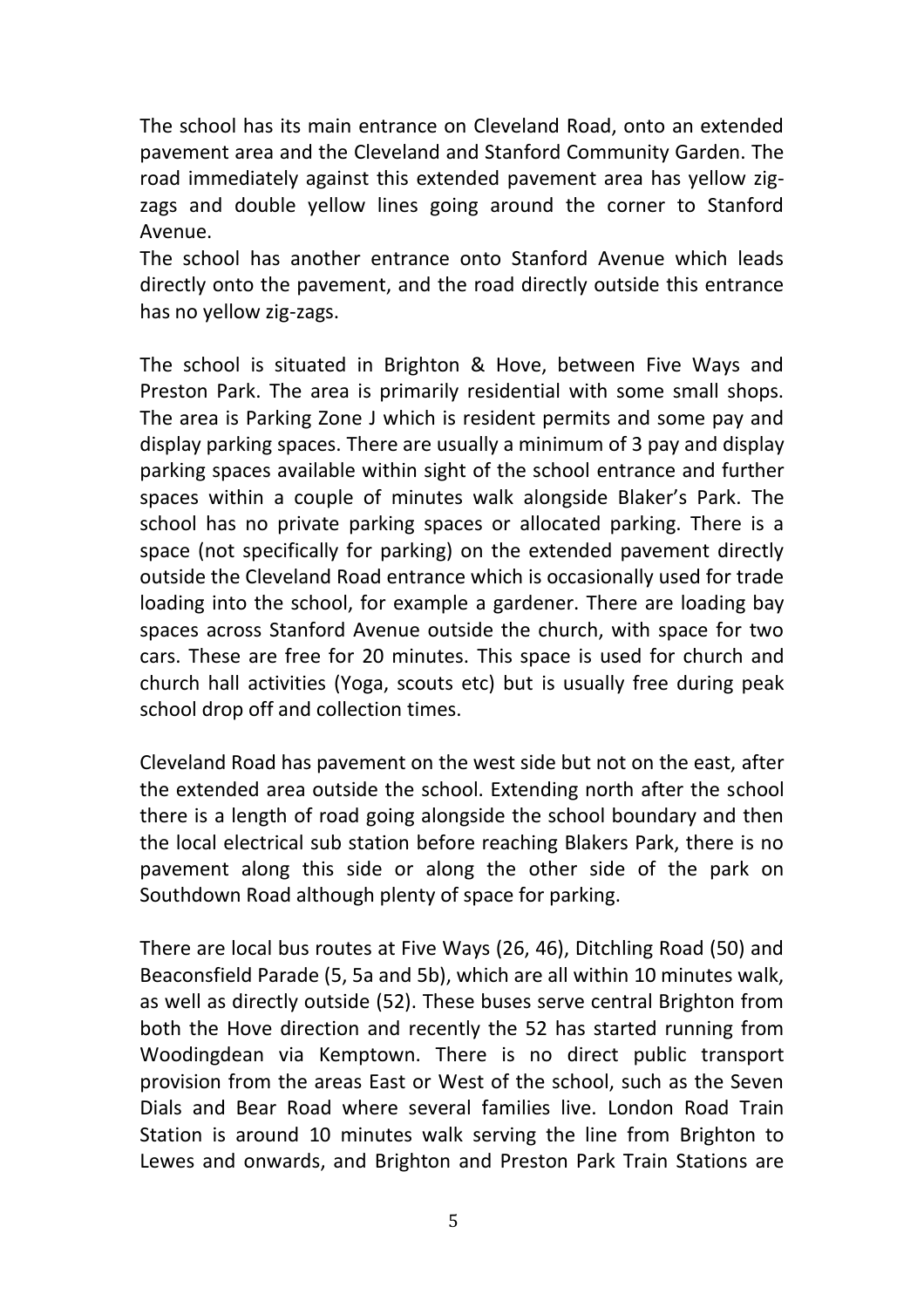around 20 minutes walk serving the London line, Worthing and the West.

The school has a canopy to provide under cover storage for scooters and bikes within the school site. Parents are also permitted to leave buggies and this facility is well used for parking of scooters, bikes and buggies. The school has (September 2019) installed cycle mounts on the hard stand area below the canopy to allow for more secure cycle/ scooter storage. There is also some external local provision for cycle storage on the corner of Southdown Avenue.

The school uses council given banners on the main entrance to draw attention to the parking restrictions and dangers, and children in the Travel Group are designing further leaflets and banners to be handed out and displayed as part of ongoing measurable actions for improvement.

## **Objectives**

The school seeks to promote care for the environment, sustainability and responsibility in every area. In terms of travel we look to reduce car travel and promote healthy, sustainable travel to school.

Using the action plan and points given below we aim to educate and provide our families with the means to reduce car journeys to a minimum (own car, hired car, taxi journeys etc), which as a target we would like to set at 25% of journeys, looking to reduce further long term. In the other direction, we would like to see an increase of 25% in sustainable travel – walking, scooting, cycling and using public transport. Currently these figures are roughly 50% car journeys and 50% all other modes of transport. For the purposes of clarity we include taxis as car journeys, and though not currently used or recorded, petrol/diesel powered scooters or other vehicles would be listed separately but classed under the general reduction of 25% car journeys. The reason for doing this is that the environmental impact of the fumes and the nuisance to neighbours and parking issues are similar with any fuel powered vehicles coming to school.

Results are recorded by regular children's hands up and emailed parents surveys, as well as the Brighton & Hove City Council Sustainable Mode Of Travel Survey (BHCC SMOTS).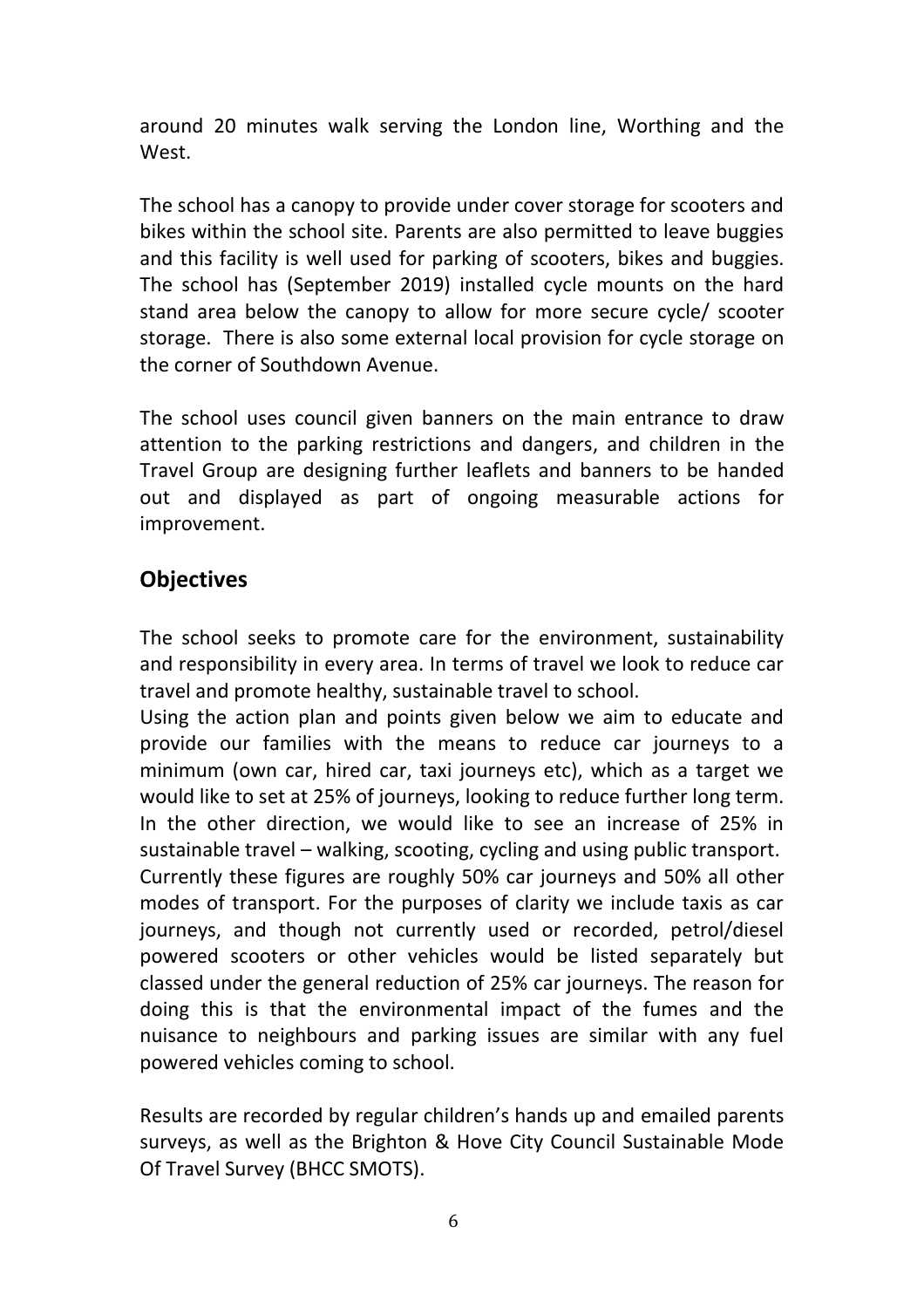As a school we also wish to have a happy and positive relationship with our neighbours and the wider community, with any issues being discussed and resolved. We will look at how to set a target for this, for the time being we will record complaints and violations of the parent parking agreement and how we respond to these and resolve as best possible. These are listed on the Travel Survey Results spreadsheet.

### **Sustainable Mode of Travel Surveys**

The school is committed to taking part in the City Council's annual Sustainable Mode of Travel Survey along with conducting our own 'hands up' surveys. This will enable us to be constantly aware of our impact on the road network.

## **Travel Survey Results**

The school operates 'hands-up' surveys from children to ascertain travel methods, and also an emailed survey to parents. These surveys will be done regularly to look at whether action taken by the school is helping a downward trend in car travel, and to get feedback from parents.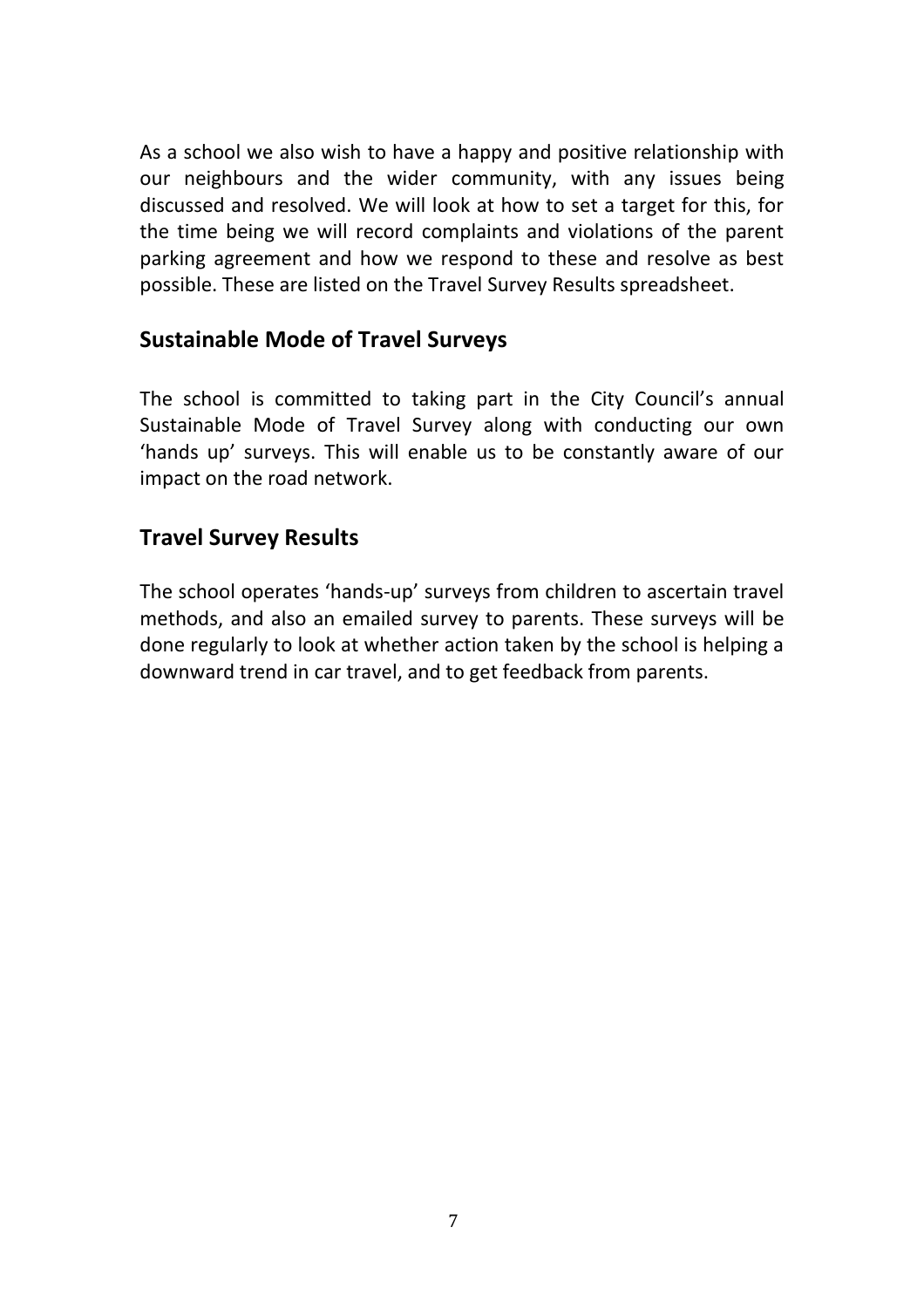

Recent results show that families primarily travel by car and then on foot/scooter.

The emailed survey also included the opportunity for feedback from parents for how the school could promote more walking to school. Comments from these indicated a lack of local public transport from suburban areas of the city, irregularity of local buses and safe cycling access.

The survey also asked for feedback on how drop off/pick up times could be improved, to reduce congestion and improve facilities. Responses included staggered arrival times and designated drop off areas for cars.

These surveys do not cover the total number of families attending the school, only one class and 17 responses out of a possible 45 parents/families. For all future surveys we will attempt to get as much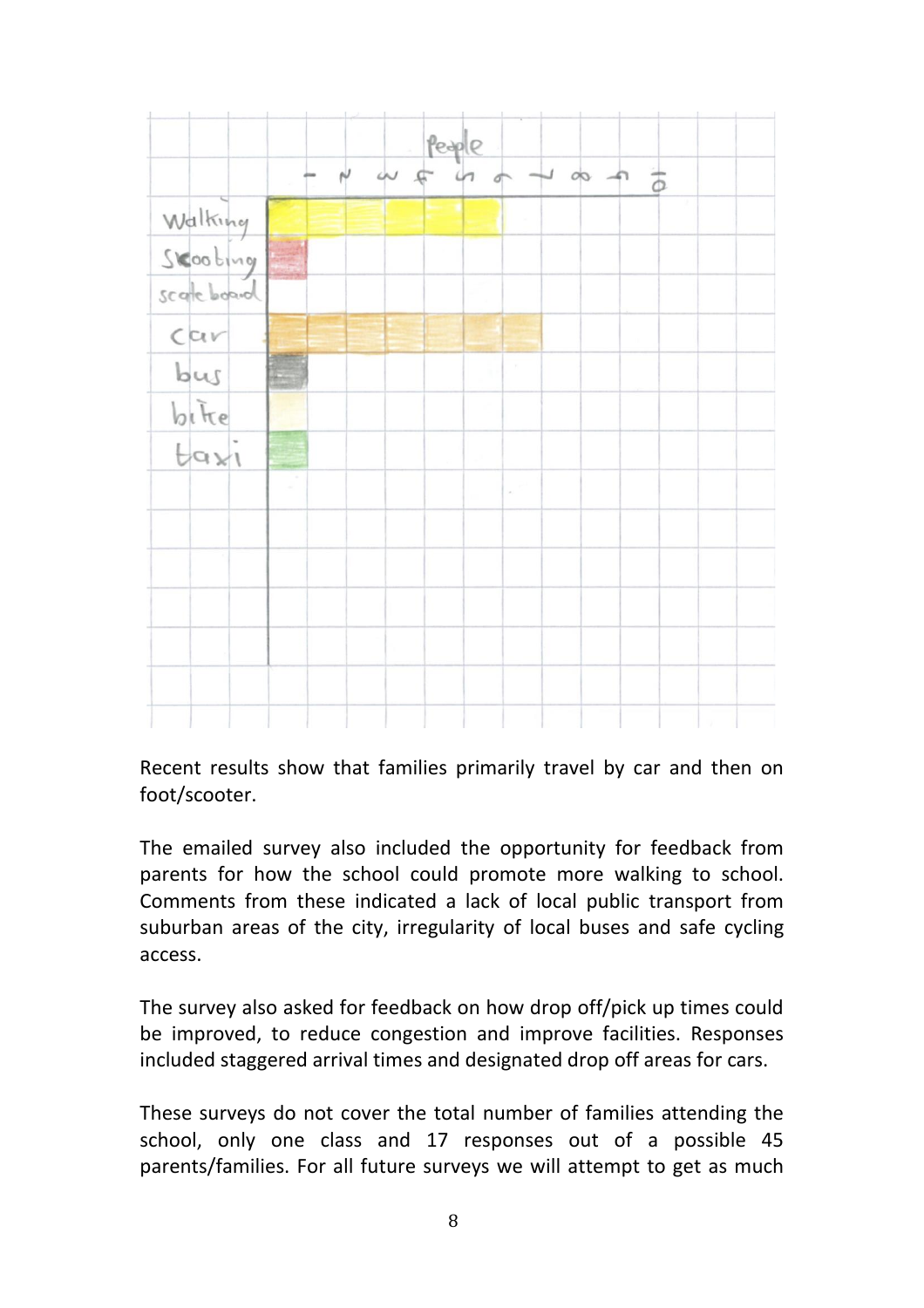participation as possible. Full detail of the results attached as appendix 1 and 2.

Staff will from Sept 2019 perform an annual travel survey, the results of which are also on Travel Survey Results. The School Travel Team will also keep all travel issues under review.

## **Travel Issues**

Data used from local area and travel survey dated March 2019.

From the surveys and local provision we can see that the issues raised can be summarised as:

- Limited number of parking spaces available
- Insufficient bus routes from the homes of some families
- Insufficient cycle storage which has been addressed by the school and should now be suitable
- Potential congestion at drop off/pick up time

We can see from daily traffic monitoring that there would not be sufficient parking for all families arriving or departing at the same times. With staggered arrival times, parking is currently sufficient, even when colder wetter weather discourages some from leaving their cars at home.

Cycling routes operate through some of the city but are not provided in the local area. There are some cycle racks locally but not enough to provide safe storage for all users.

Comments from parents on the travel survey requested cycle lanes, storage and provision of cycling proficiency tests.

From this we could ask:

- Can more cycle lanes be made available?
- Can better storage for cycles be provided locally?
- Can cycling proficiency tests be provided/supported?

Council travel resources show that a 'bikeability' cycling training session can be provided so this will be investigated and booked as soon as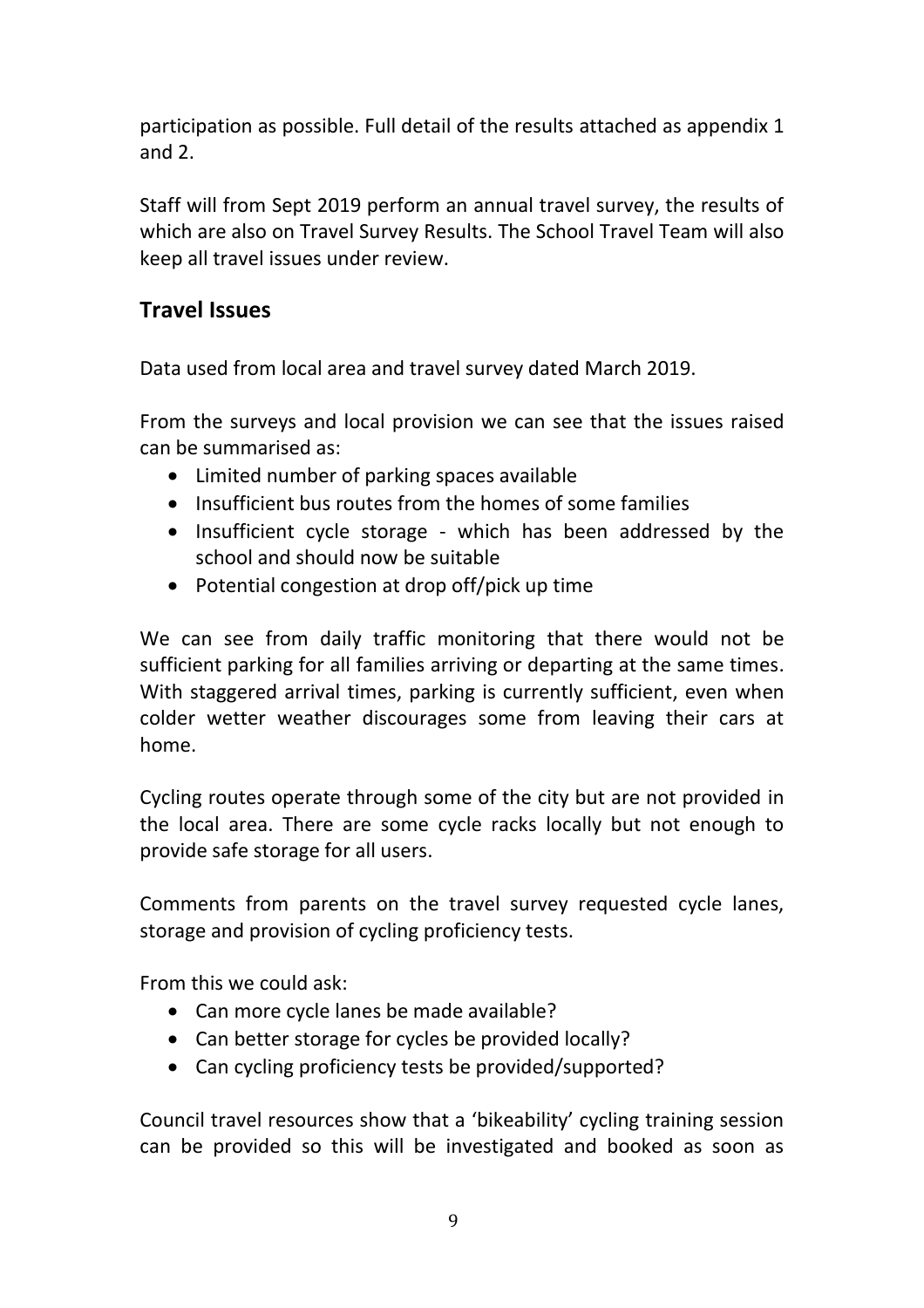practical. Other courses for walking and scooting for younger children will also be investigated.

The school has provided some secure cycle storage on site as a direct result of this survey feedback, which should improve the availability for families. This provides secure storage within school grounds for around five bikes, but better local provision would be helpful for the wider community in any case.

We are considering greater involvement via our School Travel Group to support increase in cycle routes and cycle storage.

## **Promoting safer, active and more sustainable travel**

Recently the school has promoted walking and scooting to school through walk to school weeks, stickers and certificates and signage. However, there has been relatively poor uptake and it hasn't made a noticeable difference to our families choosing to walk.

Bearing this in mind we are proposing some new events and initiatives to promote safe and active travel:

- 'Bikeability' and other council run courses to improve children's and parent's confidence in travelling by bike and on foot.
- Improved and new walk to school week publicity and rewards to renew interest from parents and children.
- Fundraising events using new skills
	- o park marathon
	- o sponsored cycle
	- o synchronised scoot
	- o virtual walking challenge walk4life races
	- o pedometer challenge BHF

We will also publish material and signage to promote general improvements in safe, active and sustainable travel as well as to alert local drivers to the parking restrictions.

## **Action Plan**

• Increase parking monitoring – wearing hi-vis jacket and presence outside school gate during drop off and pick up times every day.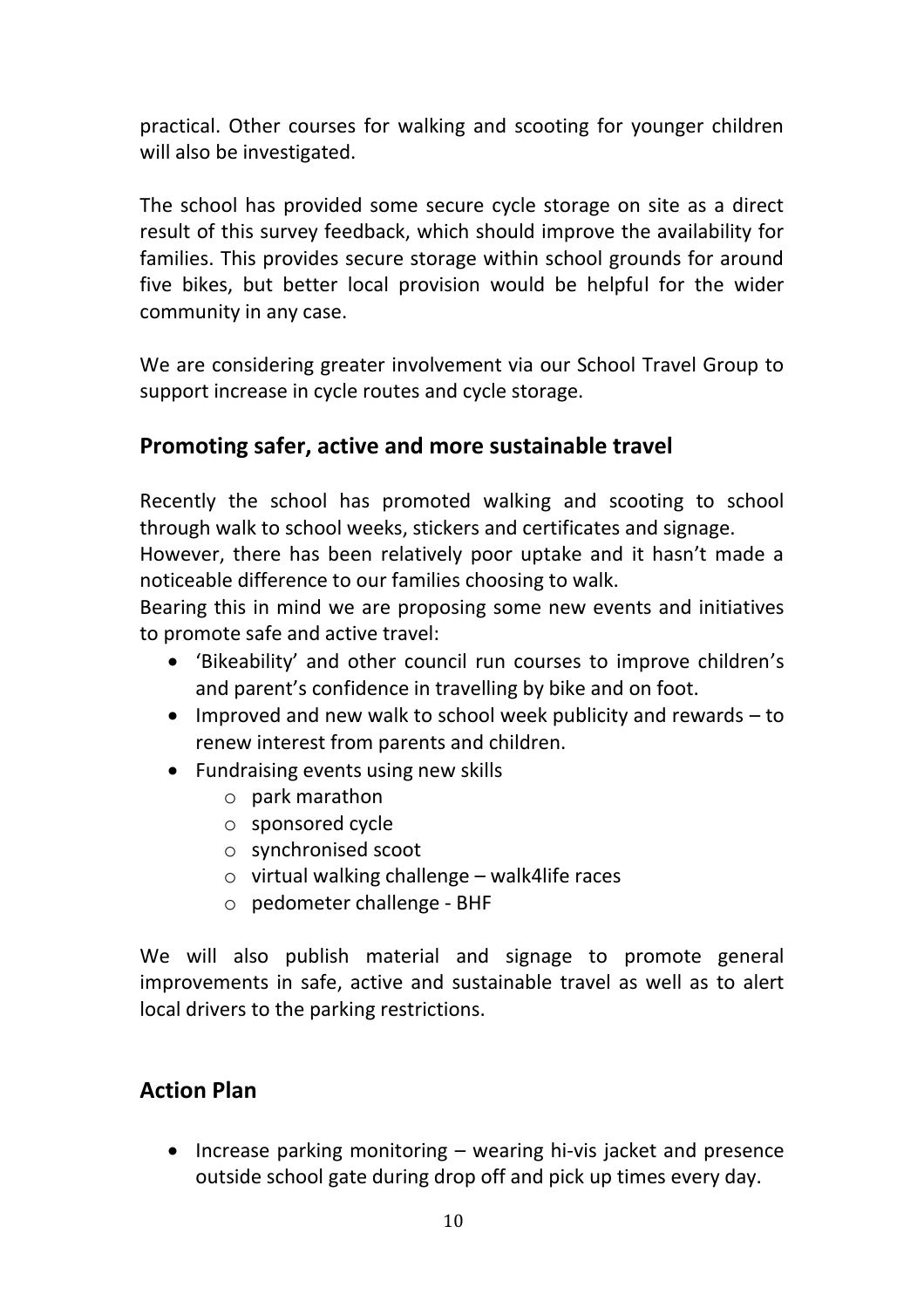- Look at extending staggered timing for school drop off and pick up times to accommodate parents who work and to reduce congestion.
- Update and circulate parking agreement for parents to understand and sign, requesting number plate and agreement to local restrictions, as well as reducing car journeys where possible.
- Push parents towards walking bus routes and putting local parent groups in touch with each other to promote car pools, perhaps using a car pool app such as GoKid or Carpooltoschool.
- Improve families' confidence in cycling and walking through the council run courses  $-$  aim to run these annually in the spring/summer.
- Improve families' knowledge of available public transport through signage and contact.
- Improve school banners and signage to increase awareness of parking restrictions and dangers.
- Produce improved map showing;
	- o suggested safe walk to school routes
	- o appropriate parking places and permit zones,
	- o cycling routes and storage
	- o suggested car pool pick ups
- Contact parents to request suggestions for alternative transport, financially supported by the money otherwise spent on parking meters (a parent parking twice a day all year is £380 annually) research feasibility of this, wouldn't be suitable for younger children (car seats, independence, staffing);
	- o Lemon bus
	- o Argus minibus
	- o Suggestions from council
- Questions to be asked to the council/relevant transport authorities/local MP:
	- o Cycle lanes improvement and better safety through dangerous junctions
	- o Cycle storage in addition to on site, it would be helpful to the community in general
	- o Pass on comments about available bus routes and ask about provision of public transport from areas not sufficiently served
	- o Further loading bay parking spaces, and advice on their use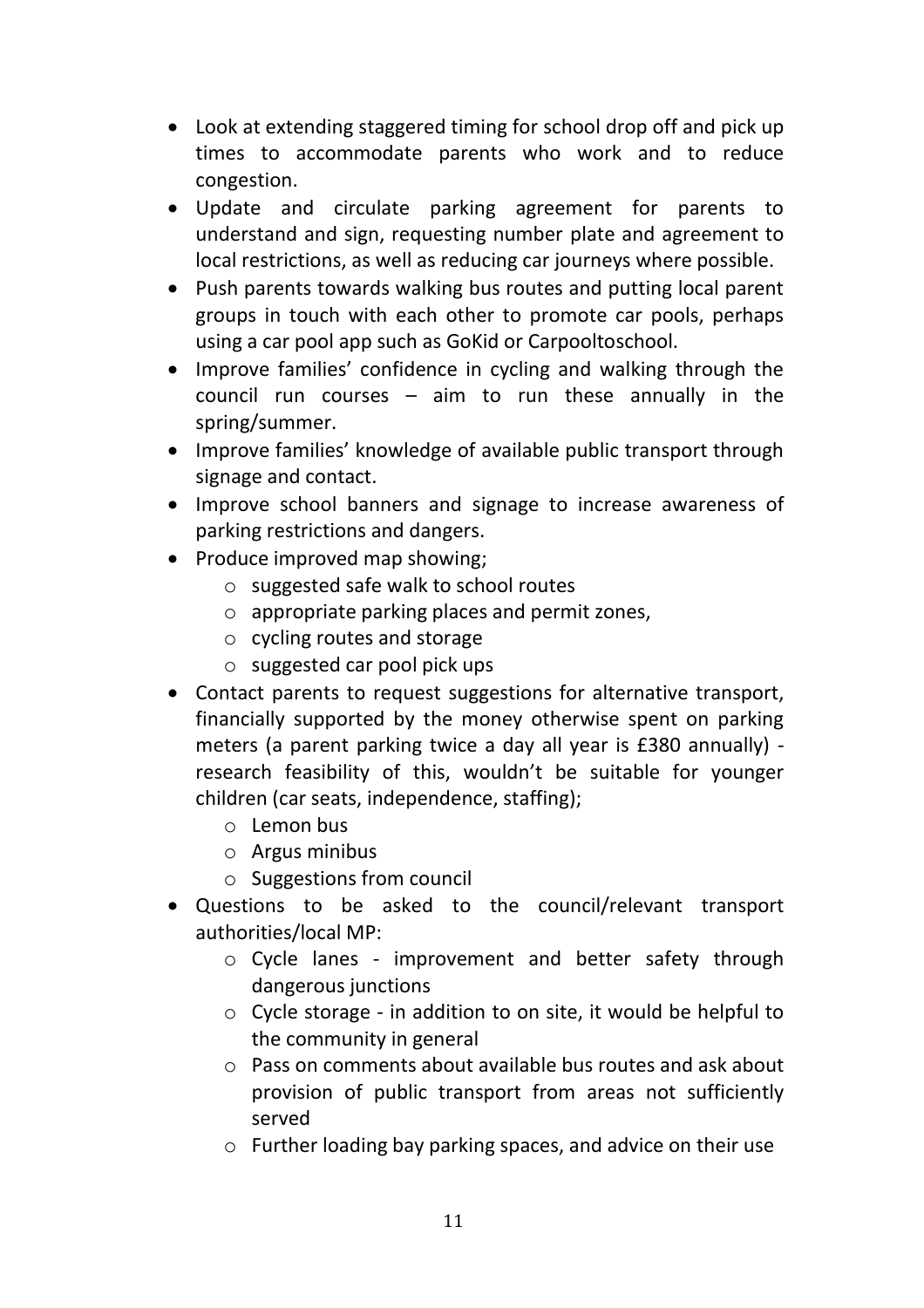o Request better visibility of 52 bus route on travel website and app, on live timetable signs.

The full school travel action plan is available as a separate document with more specific targets and timings.

## **School Travel Team**

All staff are responsible for promoting safe, active and sustainable travel to families and for journeys made as part of the school day. Children are now also involved in reviewing, measuring and improving outcomes in conjunction with their work on human health and the reduction in emissions and care for the environment. This travel plan will be regularly reviewed as required, at least annually from published date. The action plan should be updated and the new documents distributed, including to BHCC School Travel Team

A travel team will be set up from the PTA, and with the help from older children at the school, to work on events, fundraising and looking at some of the action points.

The Headteacher remains ultimately responsible for ensuring the school Travel Plan is updated and relevant, and is promoted to families and other relevant parties.

## **Proposed increase in student numbers**

The school is in the process of applying for planning permission to convert the living accommodation on the first and second floors of the building. This would enable up to 20 more pupils to attend the school. With regards to the possible increased impact on the road network we have estimated that there could be, at most, 10 more car journeys being made to the school at each drop off/collection time. Although we do not believe the actual number will be this high.

This figure has been achieved by taking the averages from the existing student number and then using them as per the new proposed maximum student number.

To succeed in accommodating another 20 children and managing school traffic increase, we draw attention to the following: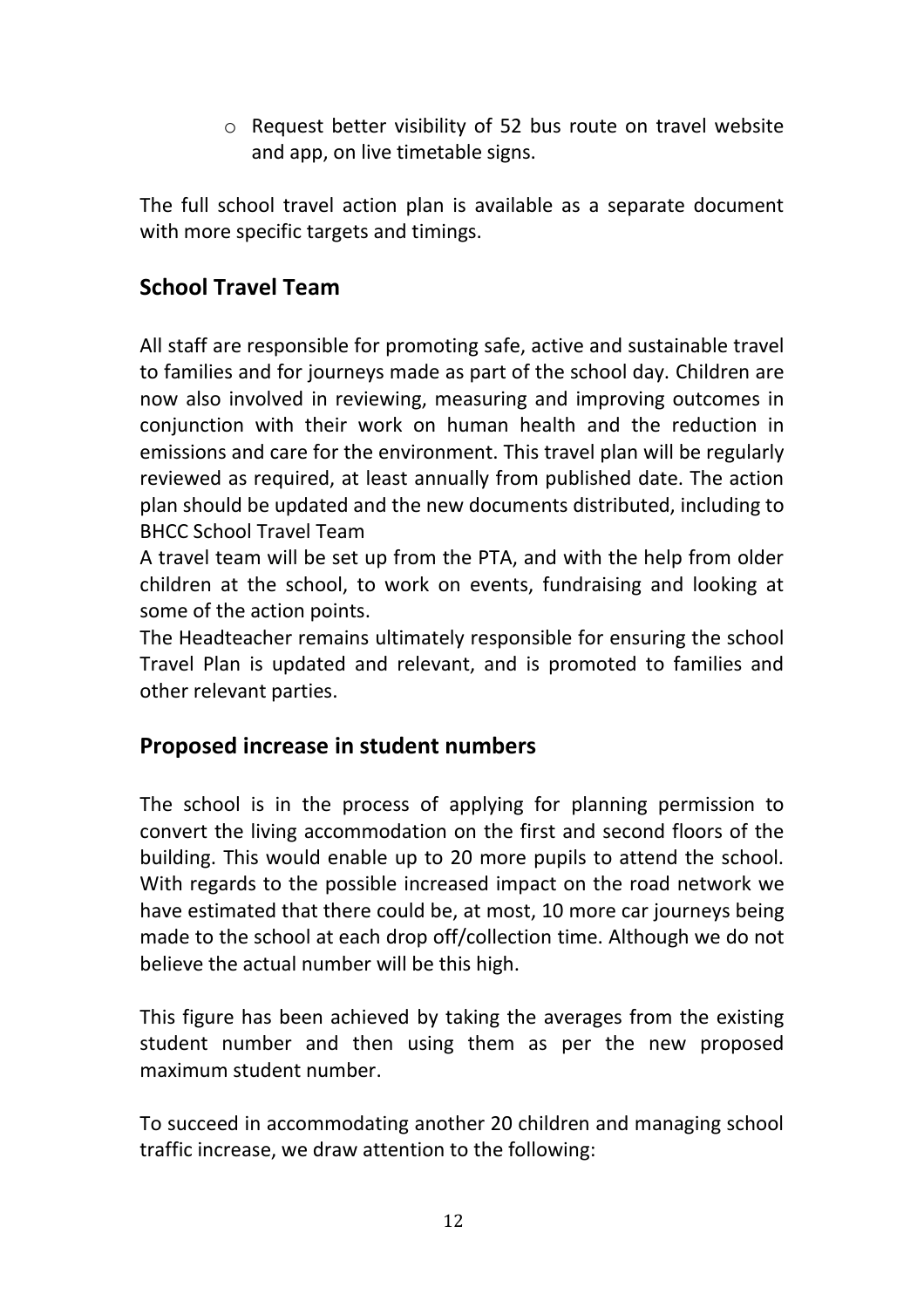- This estimated figure does not account for the fact that some of the students are likely to be siblings and therefore travelling together in one car.
- The increased places for pupils are in the Elementary Class (6-12 years age range) meaning that children are more able to walk themselves or to travel by bicycle. It is also easier and more likely for car sharing to take place.
- The School travel group set up by children is already developing achievable actions for reducing car use.
- Surveys are to be conducted by the travel group to demonstrate improvements

This Travel Plan was written by; Bea Middleton, Assistant Administrator Gerry Oliver, Administrator Daisy Cockburn, Headteacher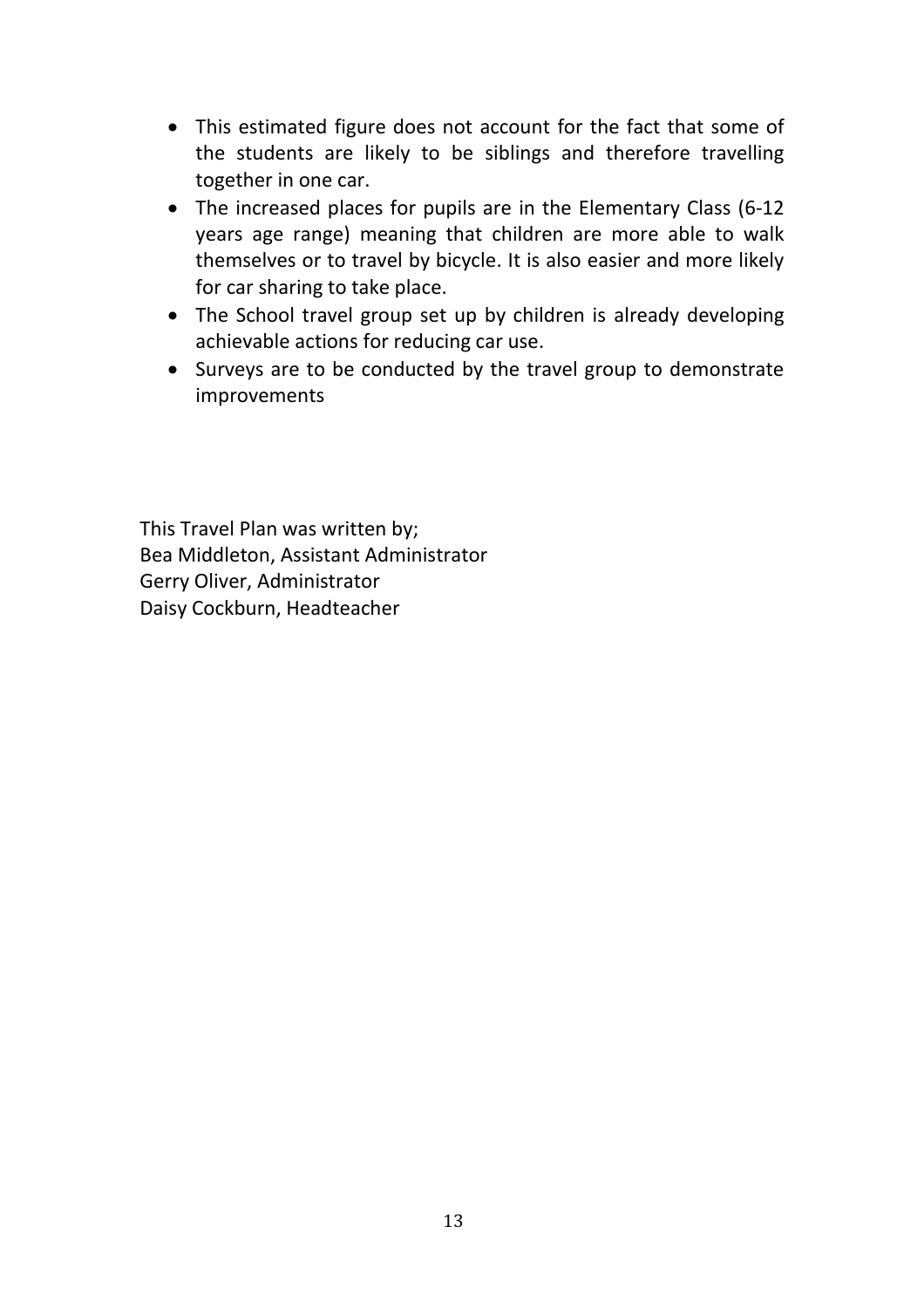## **Appendix 1. School Travel Survey Results**

Chart 1: How families travel to school – this chart shows the methods of travel used. As shown the same proportion of families travel by car than the other methods combined.

Chart 2: How families would like to travel to school – this chart shows the desired method of travel. The number of families who would like to walk would outweigh all the other methods, followed by cycling and driving.

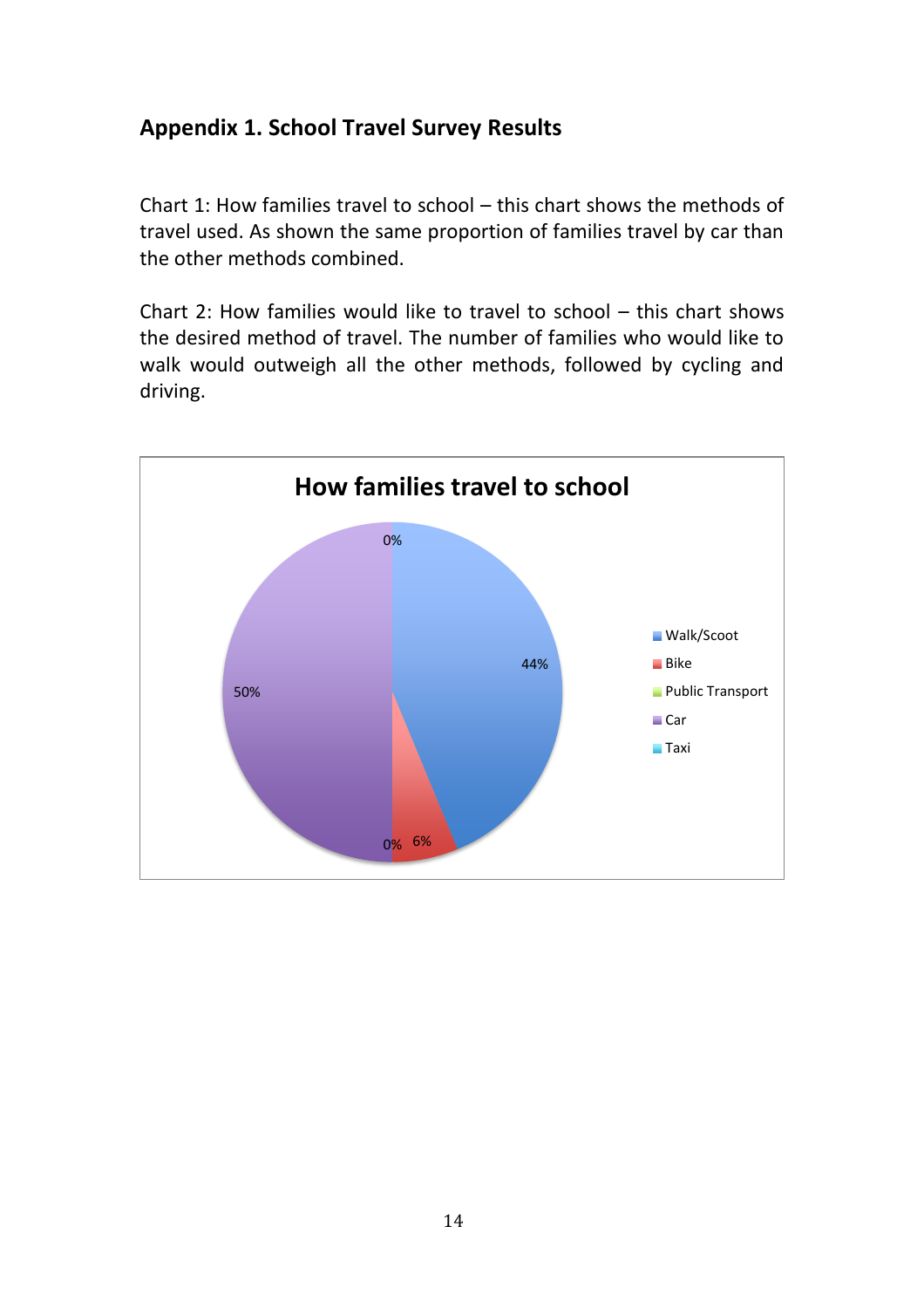

A number of comments were made that demonstrate the feeling of families travelling to school, out of 14 total text responses 10 were regarding the provision of public transport.

When asked: If you travel by car, what would make it easier for you to travel on public transport?

"Better train connections"

"Cycle rack"

"There isn't one"

"A bus route from kemp town to five ways without changing buses."

"An actual bus service in the area that went anywhere near the nursery from our new home. We'll be moving to the Bear Hill area and I will have to start driving my kids to nursery/school as there are no single buses that will take us there. It seems to be a poorly covered area for public transport. Not even a bus to Woodingdean up the road! Shocking. I would consider walking the whole way, but the only route passes along lots of queuing traffic and I worry about my son inhaling so much pollution everyday."

"A direct bus from Woodingdean to Stanford Avenue"

"No bus worth getting easier to walk"

"There isn't one"

"Cheaper buses and more regular 56 bus"

"We are a long way from the school and public transport would take 3 times as long to get there."

These comments show that the local available public transport is not supporting a large proportion of families to travel without using a car.

The other comments made were regarding continuing to work, and N/A.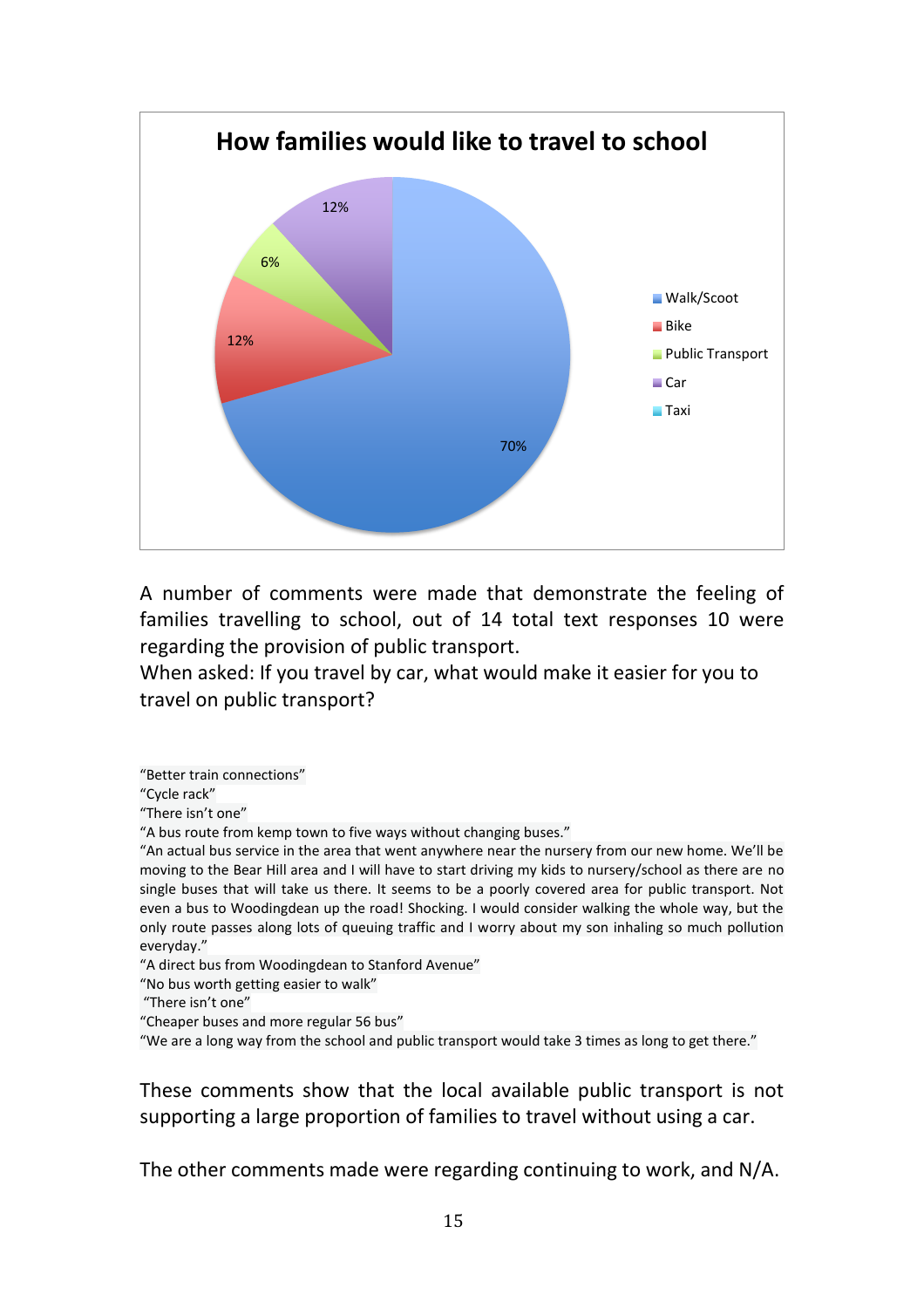# **Appendix 2. School Transport Survey Q&A**

This was an emailed survey sent out to all families, via Survey Monkey. The total families was 45 and the total number of response was 17. **1. How do you usually travel to school?**

| <b>1. How as you asually clavel to scribble</b> |   |  |  |  |  |  |
|-------------------------------------------------|---|--|--|--|--|--|
| ◯ Walk/Scoot                                    |   |  |  |  |  |  |
| $\bigcirc$ Bike                                 |   |  |  |  |  |  |
| O Public Transport                              |   |  |  |  |  |  |
| $\bigcirc$ car                                  | 9 |  |  |  |  |  |
| $\Box$ Taxi                                     |   |  |  |  |  |  |
| Oother (please specify)                         |   |  |  |  |  |  |
|                                                 |   |  |  |  |  |  |

#### **2. If you could choose, how would you travel to school?**

| Walk/Scoot              | 12 |
|-------------------------|----|
| $\cup$ Bike             |    |
| O Public Transport      |    |
| $\cup$ Car              |    |
| <sup>)</sup> Taxi       |    |
| Oother (please specify) |    |
|                         |    |

## **3. If you travel by car, what would make it easier for you to travel on public transport?**

#### Answers:

Better train connections

Cycle rack

A bus route from kemp town to five ways without changing buses.

An actual bus service in the area that went anywhere near the nursery from our new home. We'll be moving to the Bear Hill area and I will have to start driving my kids to nursery/school as there are no single buses that will take us there. It seems to be a poorly covered area for public transport. Not even a bus to Woodingdean up the road! Shocking. I would consider walking the whole way, but the only route passes along lots of queuing traffic and I worry about my son inhaling so much pollution everyday.

N/A A direct bus from Woodingdean to Stanford Avenue time No bus worth getting easier to walk Not having to go onwards to my workplace I dont There isn't one Cheaper buses and more regular 56 bus We are now a car free family We are a long way from the school and public transport would take 3 times as long to get there.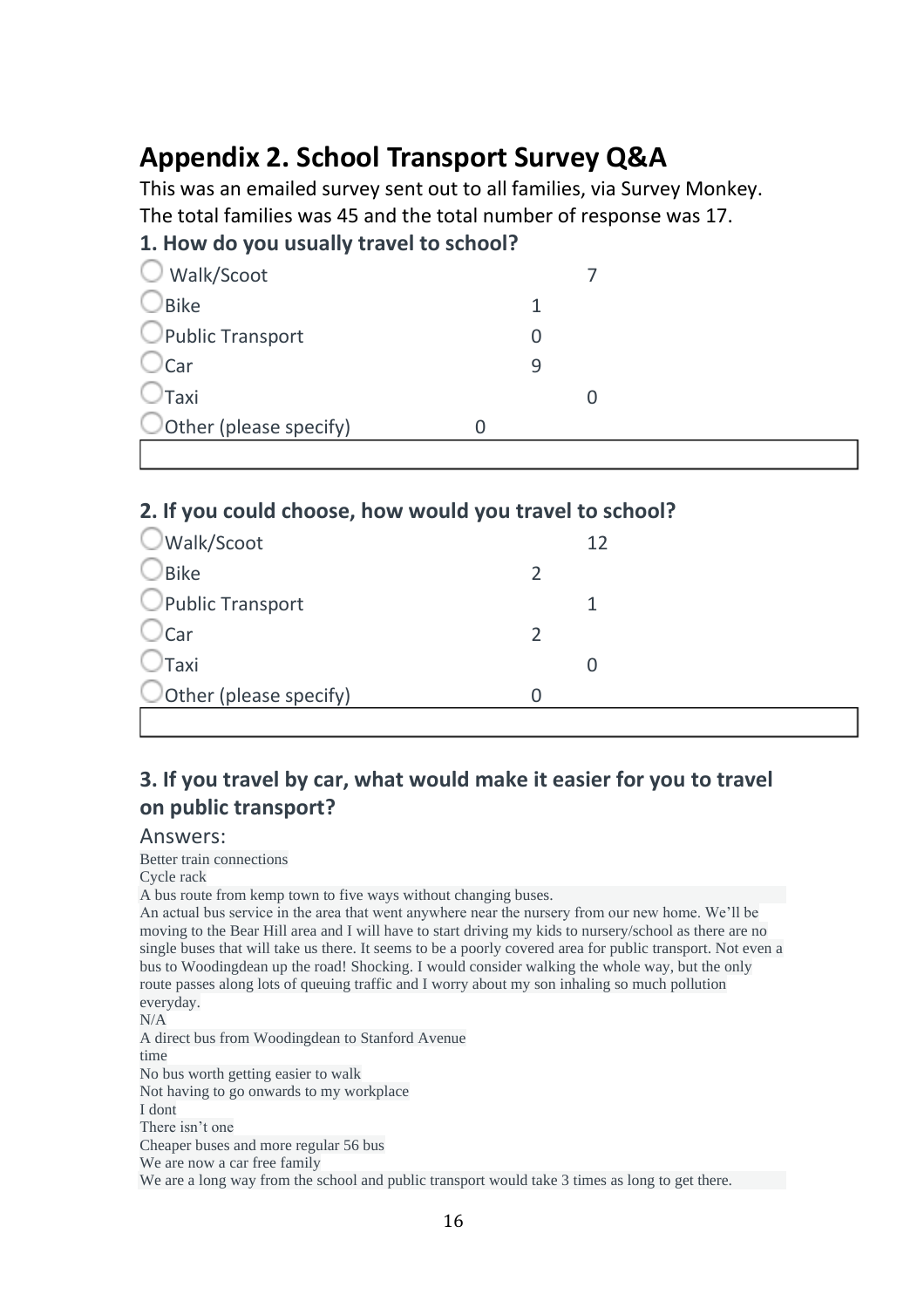## **4. How could the school assist in reducing your car journeys to the school? (Select all that apply)**

| $\Box$ Walking groups                                              |   |   |
|--------------------------------------------------------------------|---|---|
| $\Box$ Car pool                                                    | 4 |   |
| □ Suggested routes/transport plans                                 | 3 |   |
| $\Box$ Promote cycling proficiency test/courses                    | 4 |   |
| $\Box$ Other (please specify): :                                   |   | 5 |
| Providing safe transport from door to door<br>distance             |   |   |
| None of these for a 4 year old                                     |   |   |
| I don't use a car                                                  |   |   |
| School bus pick up from centre of town/areas with lots of children |   |   |

## **5. What would you suggest to improve drop off/pick up times?**

more flexibility in drop-off times would make it easier to take public transport Increase the frequency and the reliability of the 56. Also, include it's journey at the website/app. There is no way to see how long it will take for the bus to arrive. Bike lanes that are continual. Elementary class pick up 15 min later than children's House no its the distance Nothing Loading bays for parents Nothing Include breakfast club in regular fees, have general breakfast and tea hour for everyone or do small ones pick up earlier etc. Gets really busy at the gate and chaotic with loads of kids outside the office No issues A designated drop off area that has a short waiting time for parents cars

### **6. Finally, which groups does your child/ren attend?**

| $\Box$ Breakfast club   |  |
|-------------------------|--|
| $\Box$ Children's House |  |
| $\Box$ Elementary       |  |
| $\Box$ Teatime hour     |  |
| $\Box$ Holiday Club     |  |